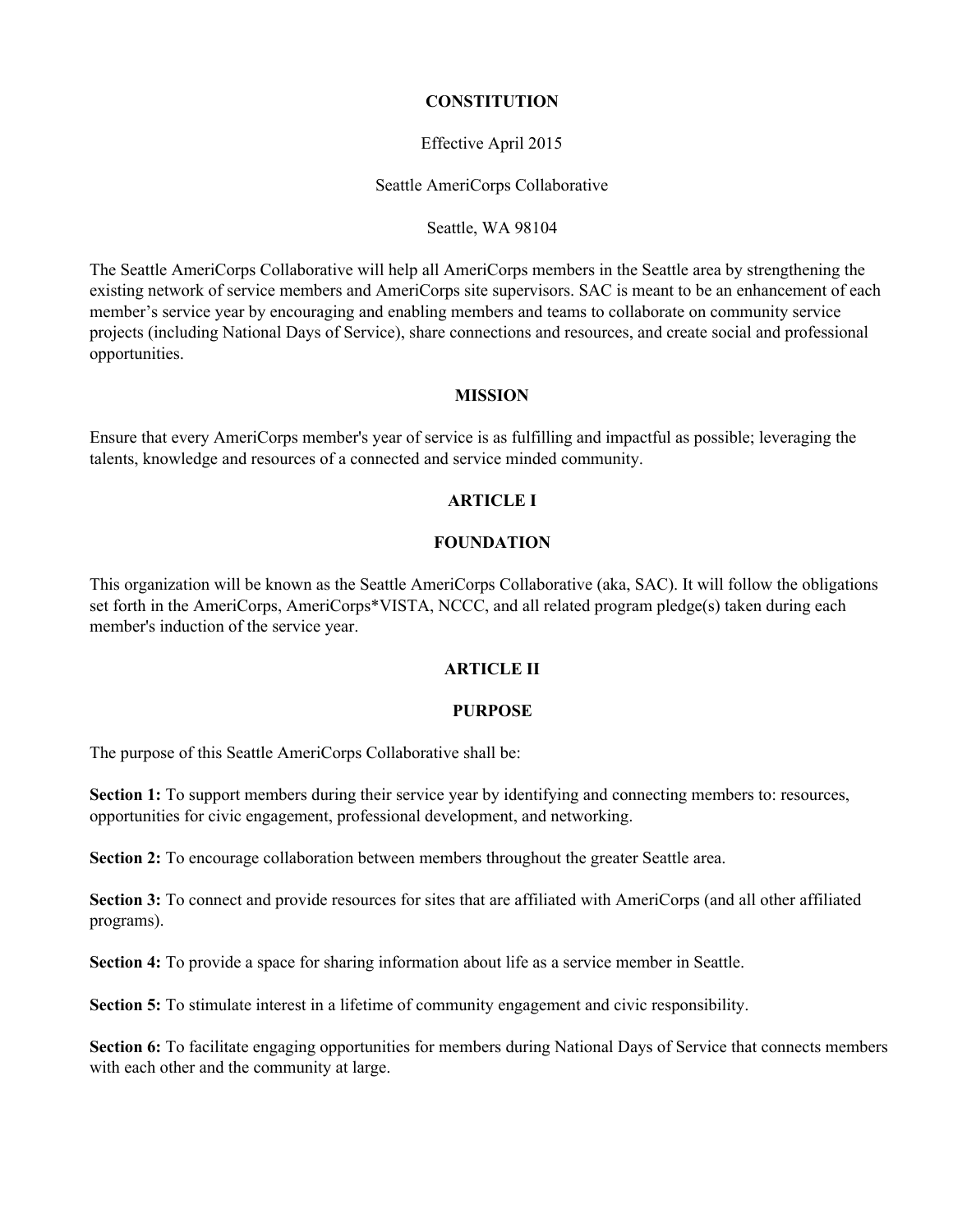National Days of Service include: 1. Martin Luther King Jr. Day.

- 2. Global Youth Service Day
- 3. National Volunteer Week
- 4. AmeriCorps Week
- 5. Day of Caring
- 6. 9/11 Day of Remembrance
- 7. Make a Difference Day
- 8. Earth Day

## **ARTICLE III**

## **GOVERNMENT**

**Section 1:** The supreme body shall be the SAC Executive Board as defined within the by-laws.

**Section 2:** The supportive body of this organization shall be the Advisory Council as defined in the By-Laws.

## **ARTICLE IV**

## **MEMBERSHIP**

**Section 1:** Any individual who has the taken the AmeriCorps (and other affiliated programs) pledge and is currently serving within a local National Service program.

**Section 2:** Any individual that is interested in committing a year for a National Service program is eligible to be a member.

**Section 3:** Any individual that is engaged in a supervisory role over AmeriCorps members is eligible for participation in SAC hosted events.

**Section 4:** The Executive officers reserve the right to extend any person membership regardless of connection to a National Service program.

# **ARTICLE V**

## **MEETINGS**

Chapter meetings shall be held at least monthly.